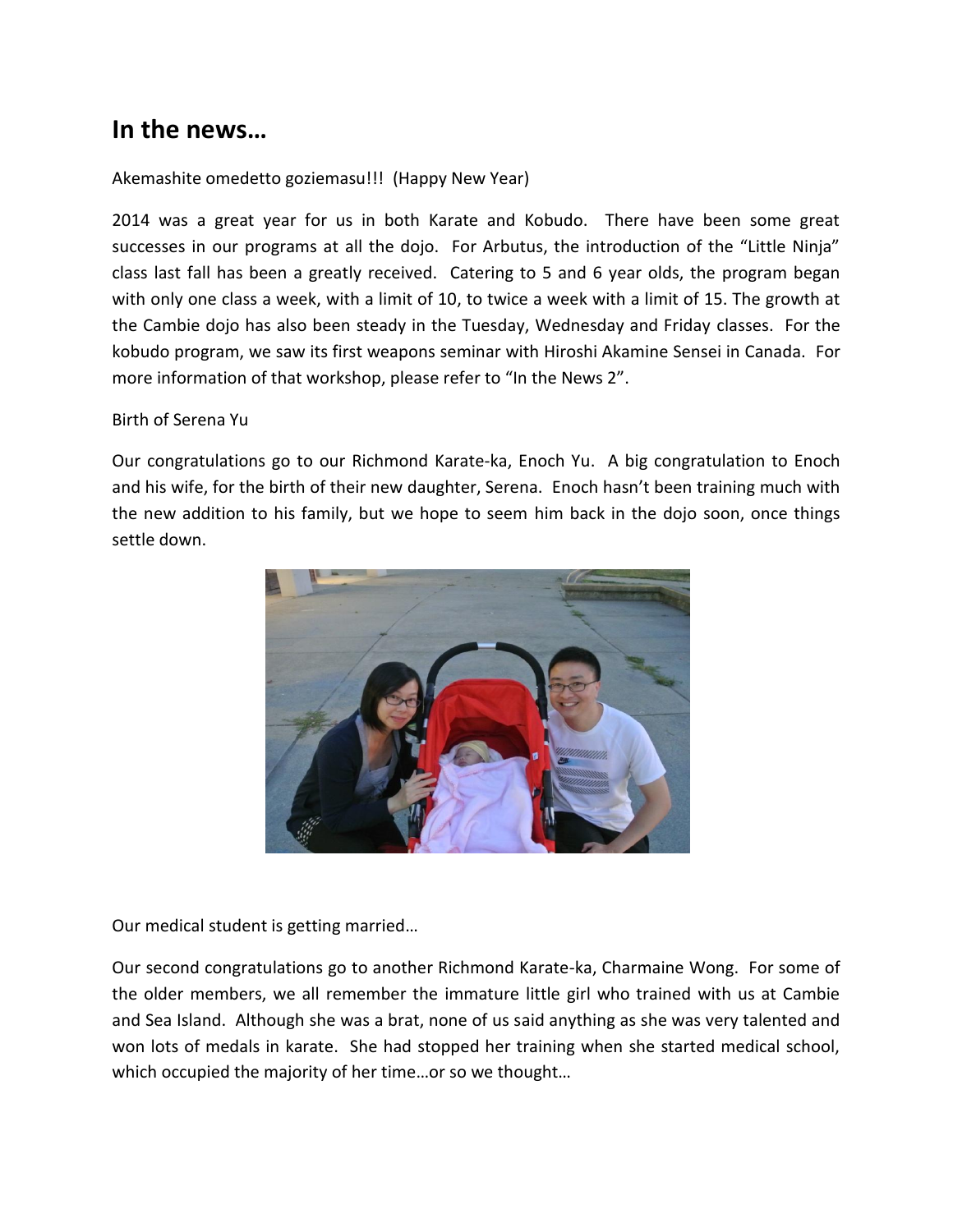Congratulations to Charmaine on her engagement with Keith Sun. Their wedding is planned for May 2015. All the best to this young couple!



## 2014 Shito Ryu Gasshuku

The 2014 year was very productive for us. Not only did we host the weapons workshop with Hiroshi Akamine Sensei from Okinawa, but we also took part at the 2014 Shito Ryu Gasshuku at the beginning of October. The gasshuku (practise of collective learning) was held at Kevin Hammond Shihan's dojo in Marysville, WA from October 3-5 and it was a great success. Several Shito Ryu Shihan attended the event to share their knowledge with about 50 students from the Vancouver, Washington State, California and Arizona.

John Bartholomay Shihan-Santa Barbara, CA Richard Ingstrum Shihan-Mesa, AZ Kevin Hammond Shihan-Marysville, WA William Chung Shihan-Vancouver, BC Shawn Ross Shihan-Lake Stevens, WA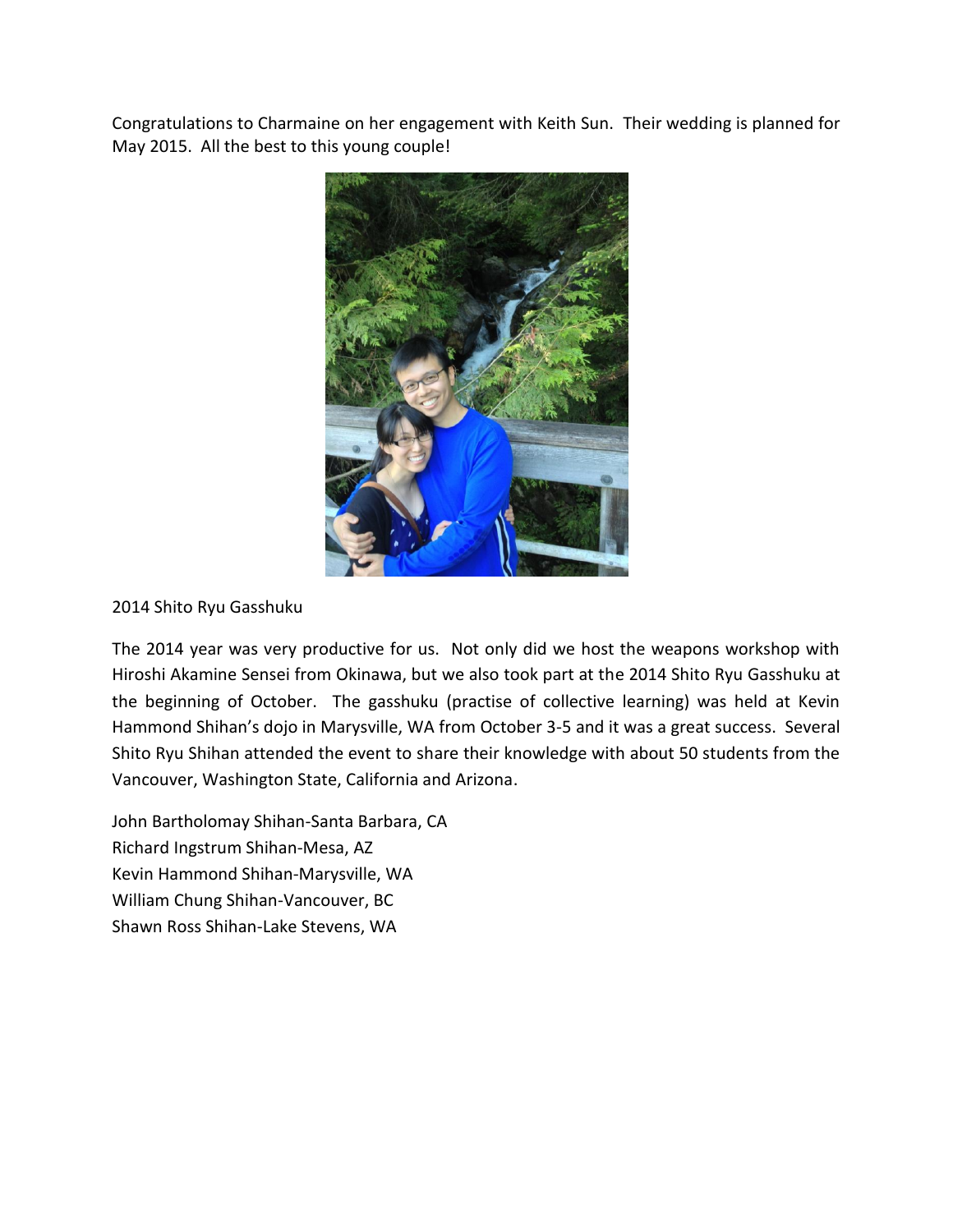

## 2014 Christmas Party

The Christmas Party this year was a bash!! We held it at the Old Spaghetti Factory in Richmond and over 50 people attended the event. There were lots of pasta flying and plenty of refreshments for everyone. For more pictures, please visit our website at [www.karatekobudo.com](http://www.karatekobudo.com/)



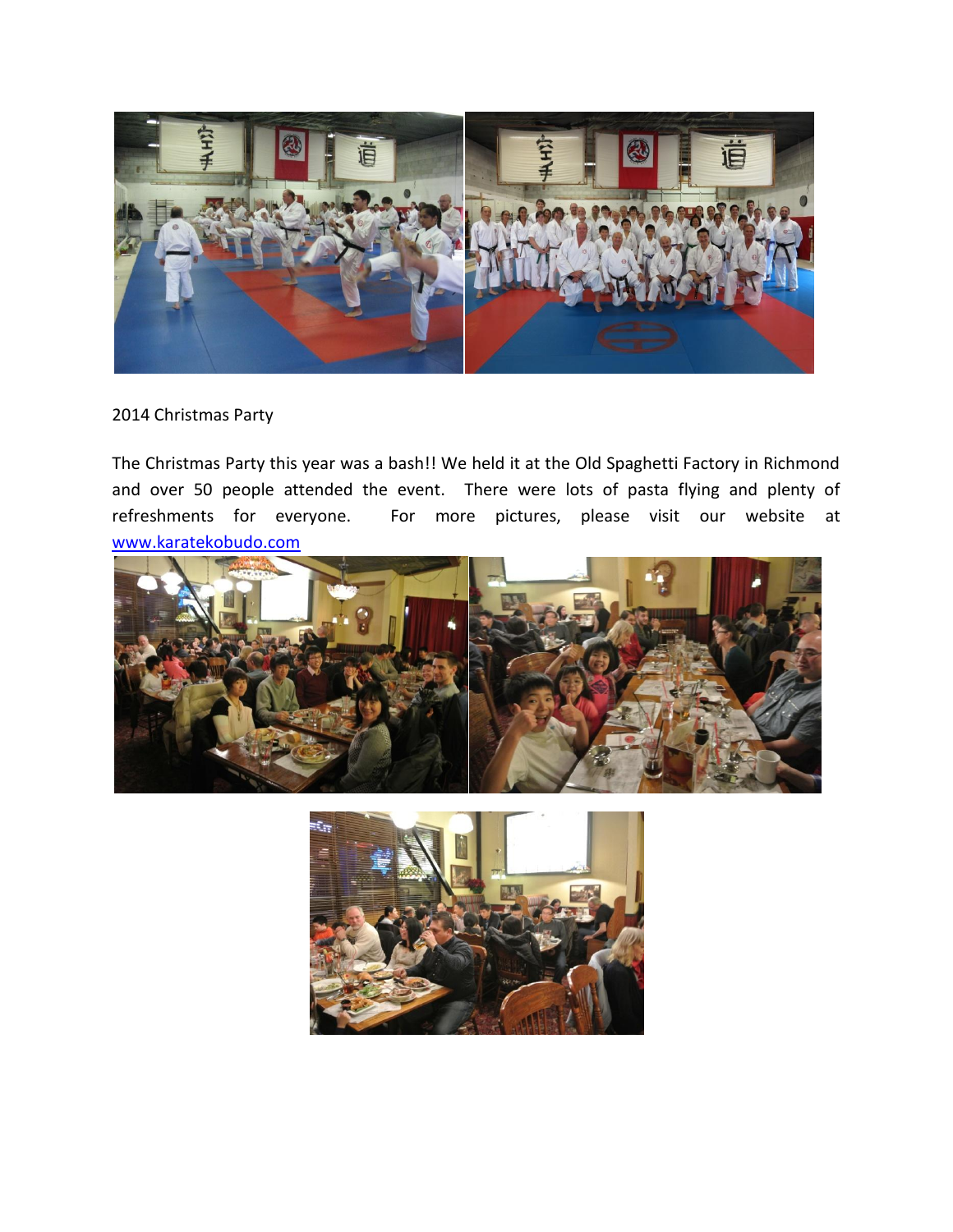#### Farewell to Lori

Along with all the good news, we do have one sad news in the departure of our most senior student, Lori Weiss. Lori, a nidan in Shito Ryu, has been training with us since the late 1990's. She came to the dojo as a green belt from Ontario. After a long career with the Provincial Government, she will now move back to Ontario with her husband, Andy, where he has taken on a work position in Toronto. Lori will continue her work in the health industry in Ontario as well. Lori has been one of our most diligent student and has never complained about anything at the dojo. She always persevered in the challenges that met her with successful results. She has attended several gasshuku in Washington State and has taken part in several Taikai winning medals in her divisions. We wish her great success in Ontario along with her husband.



2015 10<sup>th</sup> Shito Ryu Karate-do Taikai

For 2015, this will be another exciting year! Our Shito Ryu World Taikai will take place in San Francisco from July 31-August 3. This event will be fun filled and we are planning a trip to Disneyland afterwards. For more information on the Taikai, please visit the link below for the special rates at the tournament hotel:

<http://www.seitoshitoryu.com/news.php>